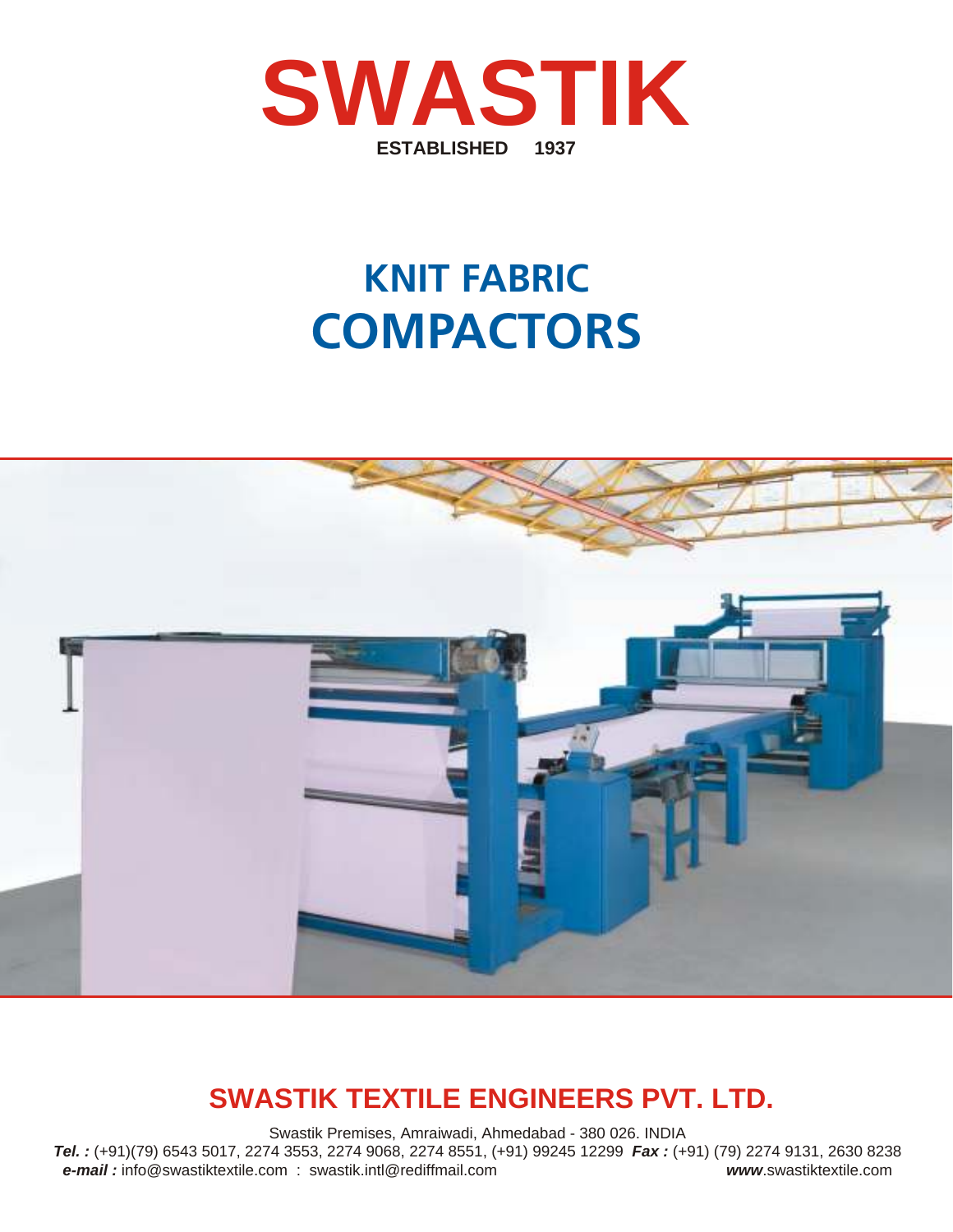### **SWASTIK**



The **Open Width Compactor** for Knitted Fabrics model OC-400, ensures optimum dimensional stability, an excellent handle and feel in fabric with the help of powerful uniform steaming and two compacting cylinders. All parameters are strictly controlled to ensure complete reproducibility with the help of electronic controls.

The fabric is fed to the machine through a swivel tension device, a pair of positively driven stainless steel scroll expanding rollers and a slatted centering device driven by a variable frequency drive.

#### **WEFT STRAIGHTENER**

The weft straightener corrects the bow and skew type distortions in the fabric weft. The bow corrections are done by a set of motorised bow rollers while skew corrections are done by a motorised skew roller assembly. In the Automatic Correction mode, the distortions are sensed by a set of special cameras and corrective signals are given to the motor controls. Usually, these are of European origin.

#### **STENTER FRAME**

Equipped with entry frame housing the overfeed roller driven by a variable frequency drive, a pair of positively driven stainless steel scroll rollers, a manual skew correction device and guide rollers.

It is also equipped with an In-feed device, a pair of mechanical selvedge uncurlers, Infra-Red edge sensors, individual inverter controlled motor driven pinning device for left and right side with a brush belt pinning arrangement and an additional post-pinning brush.

The stenter chain is made from stainless steel, the sliding parts are in special anti-friction material, the pin plates are in nickeled brass while the pins are in stainless steel. Two centrally supported belts are provided in middle. A lubrication pump is provided for periodic drip feed lubrication for chains.



VERTICAL RETURN PIN CHAIN

At the delivery end of the stenter frame an exit box is provided, consisting of an inverter driven exit roll and two load-cell controlled compensating rollers to regulate the fabric tension.



FABRIC FEEDING WITH IN-FEED DEVICE AND INFRA-RED SENSOR



BRUSH BELT WITH OVER FEEDING SYSTEM



FABRIC FEEDING WITH DE-CURLER AND OVERFEED ROLLER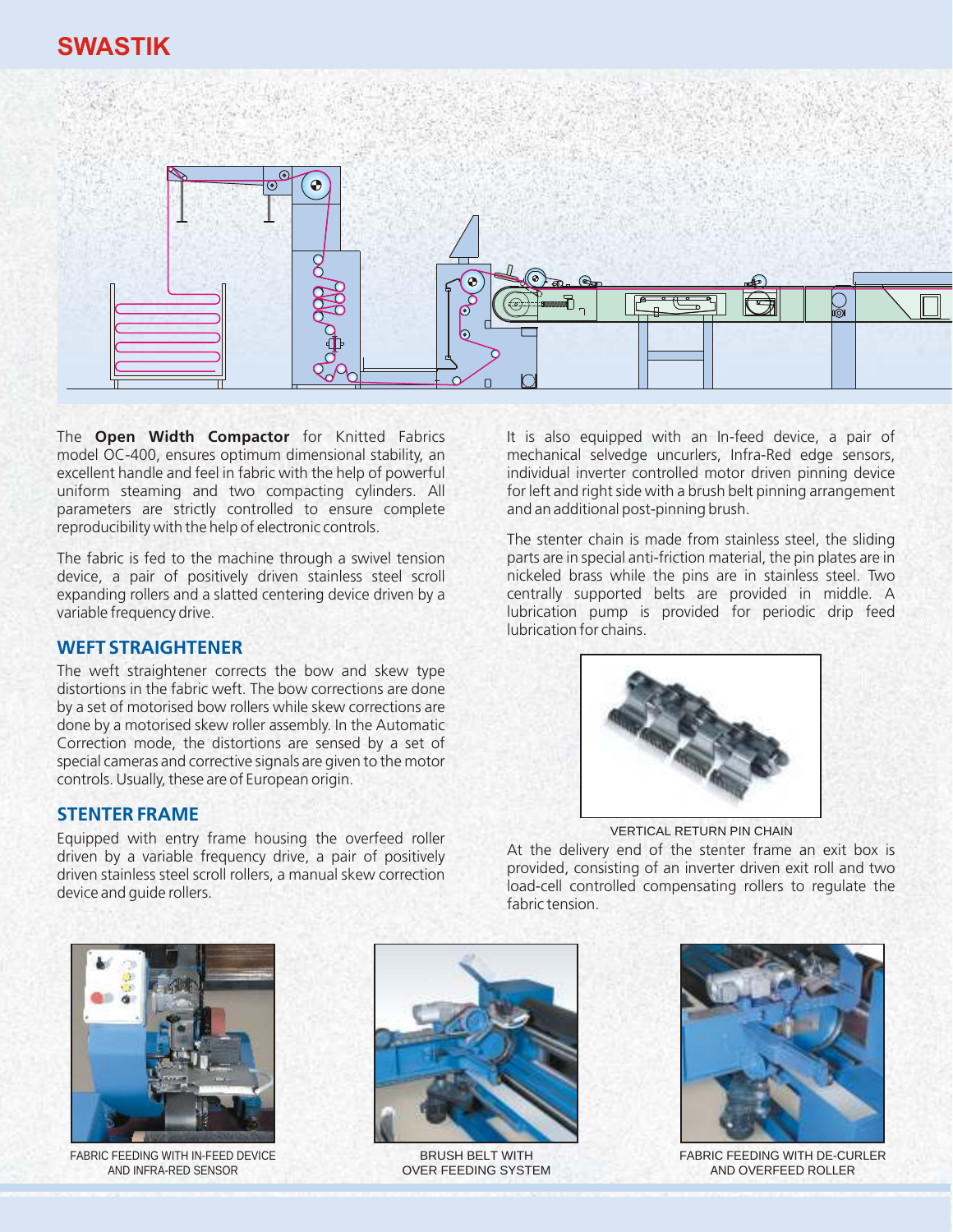

#### **STEAMING DEVICE**

A stainless steel fabricated Steaming Device is provided in the entry of the stenter frame for uniform moistening of the fabric.

The Steaming Device has stainless steel sliding shutters that allow steam to flow only as per the width of the fabric.



STEAMING DEVICE

#### **SELVEDGE GLUEING AND DRYING UNIT**

A low contact Glueing and Drying unit is provided with a stainless steel trough. Four selvedge drying units with Infra-Red emitters are placed on either side of the machine.



EDGE DRYER

#### **SELVEDGE TRIMMING UNIT**

Consists of two motor-driven cutting blades complete with a sharpening device and a pneumatic lifting device. The suction unit for cut selvedge consists of two high efficiency turbo-blowers with a venturi unit.

#### **COMPACTING UNIT**

Consists of 2 felt compacting units, each one of them consisting of a very thick Nomex felt approx. 20 mm thick, a steam heated chrome-plated center roller of 400 mm dia., a rubber covered drive roller driven by inverter motor, a compacting pressure roller, a felt tensioning roller and a felt centering roller. Each unit is provided with a special antifriction sheet type shoe controlled by an electrical actuator to control the compressive shrinkage. A fabric cooling roller is provided after second felt to cool the fabric by means of chilled water circulation.



COMPACTING UNIT

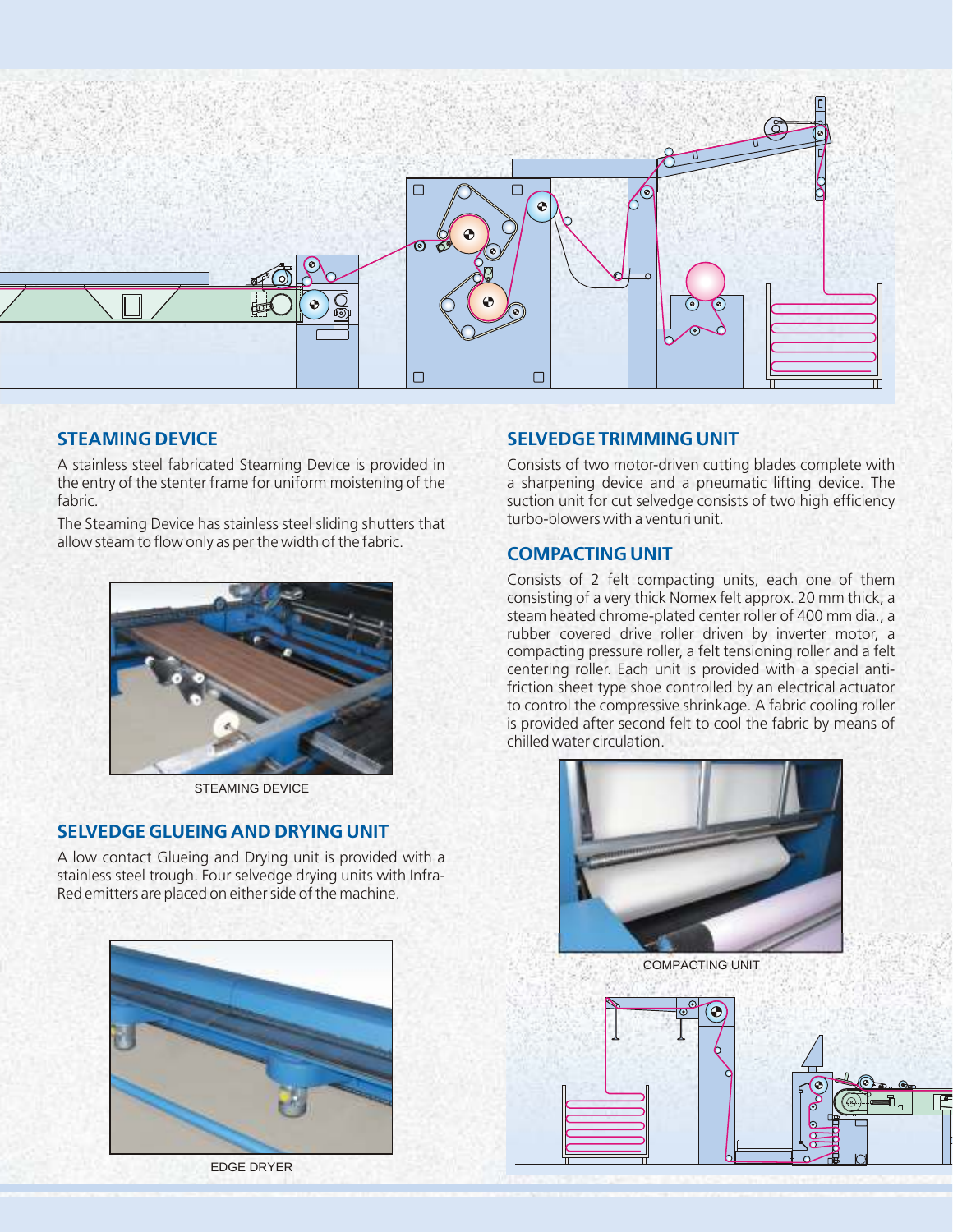#### **EXIT UNIT**

Consists of a J-Scray in stainless steel to allow non-stop roll replacement, a compensating roller and an inverter controlled fabric extracting roller from scray. An inspection table can be provided if required.

#### **PLAITING UNIT**

An oscillating-arm type plaiting down unit consisting of inverter controlled roller with conveyor belt and plaiting down rollers.

#### **BATCHING UNIT**

Consisting of variable speed motor driven batching rollers with an adjustable, variable speed pulley. The batching rollers are mounted on a trolley which moves axially by means of an electrical actuator which gets a signal from the fabric edge sensing photocell. A positively driven stainless steel scroll roller is provided for creaseless batching.

#### **DRIVE & CONTROL SYSTEMS**

The machine is equipped with a multi-point fully synchronized variable frequency drive and PLC. For precise control of operating tension, Load cells are provided at required points. Encoder feedback is provided for closed loop speed control. All required settings and the machine operation can be done through the HMI and the recipe manager. This includes the complete machine operation monitoring and process management, visualization of drive and the process, fault report and warnings and operational controls of the machine including Start, Stop, Fast, Slow, Emergency Stop etc. The system can be equipped with a modem for the remote access to the control system.

Automatic operation and control with the use of necessary sensors provide efficient operations for tensionless fabric movement, while proper fabric stretch and controlled over-feeding facilitate proper shrinkage. Controls can also be provided to regulate the temperature of the main heated rollers.

The machine speed can be controlled in the range up to 50 m / min and will vary according to the process and the fabric.

| <b>TECHNICAL SPECIFICATIONS</b>                     |                         |             |             |
|-----------------------------------------------------|-------------------------|-------------|-------------|
| <b>OPEN WIDTH COMPACTOR</b>                         |                         |             |             |
| Maximum Fabric Width                                | 2200 mm                 | 2400 mm     | 2600 mm     |
| Roller Width                                        | 2400 mm                 | 2600 mm     | 2800 mm     |
| Mechanical Speed                                    | $5 - 50$ m / min.       |             |             |
| Connected Load - Basic Machine                      | 23 kW                   |             |             |
| Connected Load - Edge Dryer, Cutting & Suction Unit | 72 kW                   |             |             |
| Saturated Steam consumption at 4 bar                | 200 kg / hr             | 250 kg / hr | 300 kg / hr |
| Compressed Air consumption                          | 160   / hr at 6 / 7 bar |             |             |

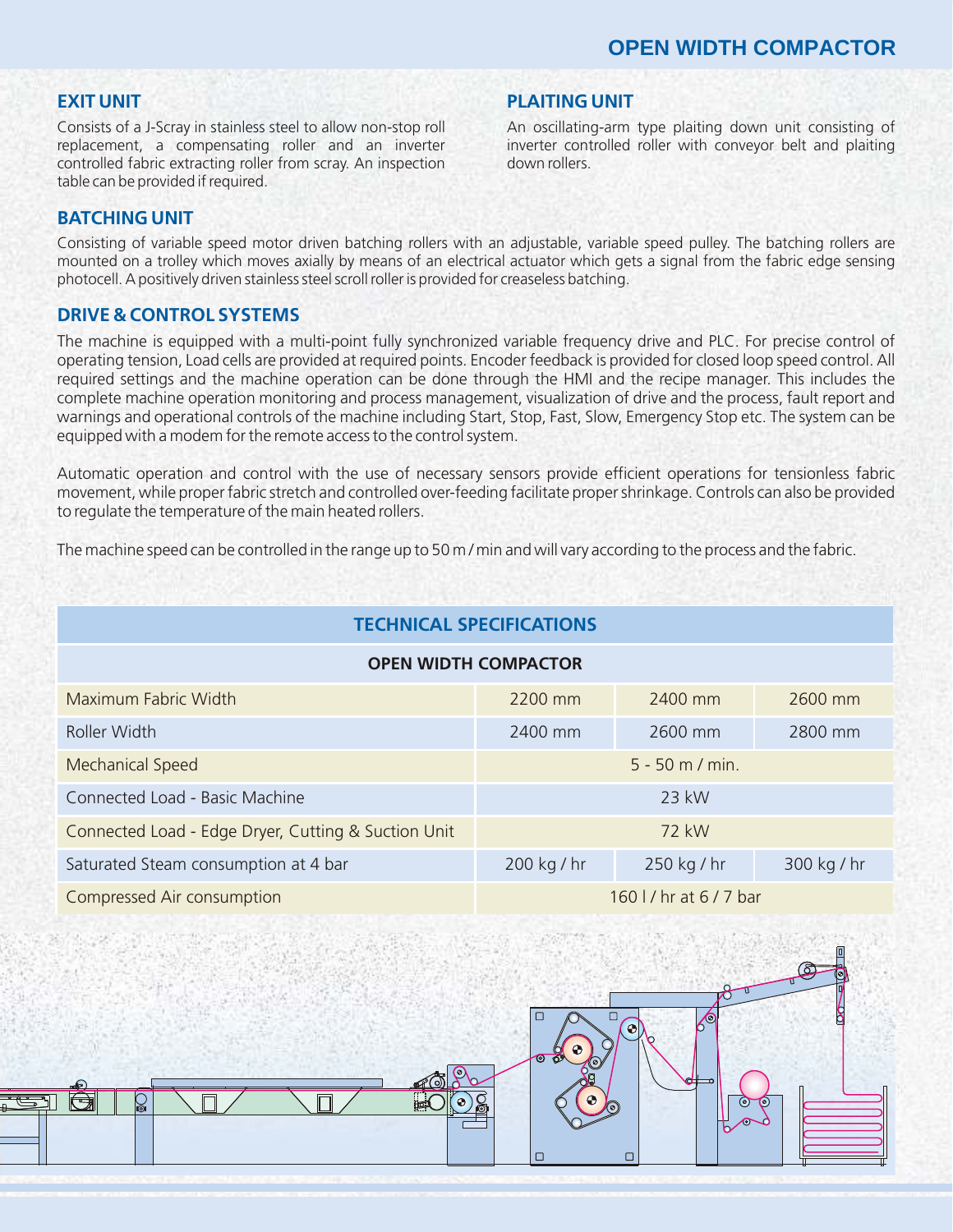#### **SWASTIK TUBULAR COMPACTOR**

The treatment of knit fabrics in tubular form on the SWASTIK TUBULAR COMPACTOR model TC-400 meets the exacting standards set by customers so that garment stitched from the fabric finished on this machine will yield the lowest residual shrinkage values.

- п Width control is through a steplessly adjustable special tubular fabric stretcher driven by variable speed motor for distortionfree fabric guidance.
- г Steaming with a condensate-free steam box which is easily operated and completely made from stainless steel.
- г Compacting through two Nomex felt belts, normally of European origin.
- Calendering while passing between the felt belt and the heated shrinking rollers г
- Precision plaiting with automatic platform level adjustment controlled by folded fabric height. г

The fabric is fed through the guiding system and stretcher which then takes the fabric through the steam box onto the Nomex felts of the compacting units.

In order to treat both sides of the tubular fabric, two compacting and calendering units are provided. A cooling system is also provided at the delivery side. At the fabric delivery, the machine i is equipped with a precision plaiting device with its platform. The height of the platform is controlled automatically and is adjustable according to the plaited fabric height.

Alternatively, instead of the plaiting device the machine can be equipped with a fabric rolling system, with or without a scray.

The machine is equipped with a multi-point variable frequency drive with all operations controlled through touch-screen or through a push-button station.



**TECHNICAL SPECIFICATIONS**

| $3 - 30$ m / min       |  |  |
|------------------------|--|--|
| 8 kW                   |  |  |
|                        |  |  |
| 50 I / hr at 6 / 7 bar |  |  |
|                        |  |  |